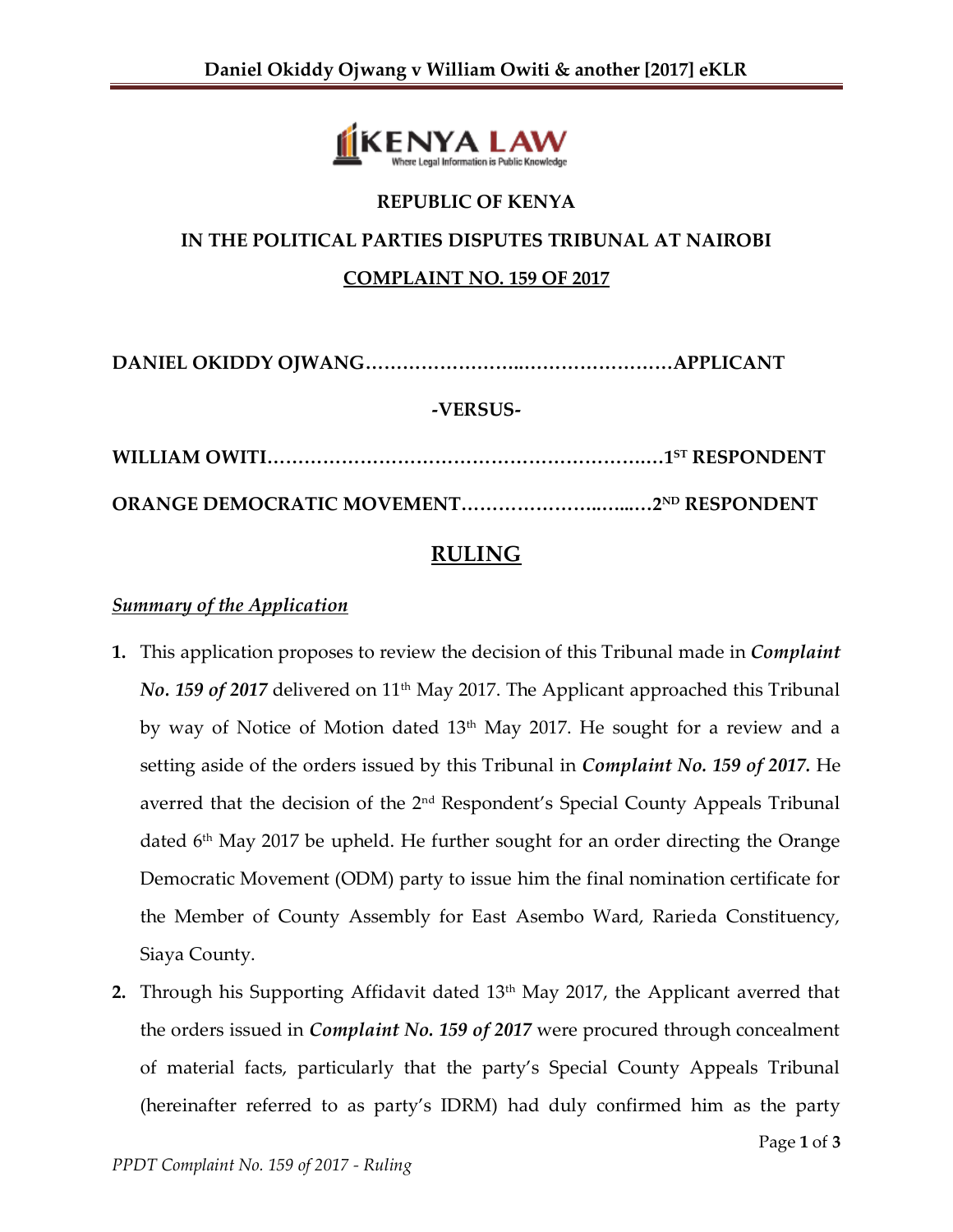candidate for East Asembo Ward, Rarieda Constituency. Further, that the decision of the party's IDRM had never been challenged, varied, reviewed, overruled, set aside or vacated. He submitted that the 2<sup>nd</sup> Respondent misled this Tribunal by failing to disclose this decision and deliberately concealed its existence, for his own gain.

#### *Response*

**3.** In response to this application, the 1<sup>st</sup> Respondent averred in his Replying Affidavit dated  $15<sup>th</sup>$  May 2017, that he was unaware of any IDRM proceedings. He further stated that he is not the person referred to as 'William Angul', the Respondent in the said IDRM process. He contended that according to the final tally of the nomination exercise held on 25<sup>th</sup> April 2017 which was submitted before this Tribunal by the Returning Officer, he was declared the winner of the nomination exercise. He disputed the existence of a party organ known as the Special County Appeals Tribunal that sat and determined appeals anywhere within Siaya County or within the Republic. He further challenged the validity of the proceedings and the authenticity of the IDRM decision adduced before this Tribunal.

## *Analysis and Determination*

- **4.** The review application before us seeks to bring into consideration the decision of an IDRM process that was concluded on  $6^{\text{th}}$  May 2017 that found the Applicant herein as the winner of the nomination exercise for the position of Member of County Assembly, East Asembo Ward, Rarieda Constituency.
- **5.** This process is however disputed by the 2nd Respondent, William Owiti, who averred in his Replying Affidavit dated  $15<sup>th</sup>$  May 2017 that he is a stranger to the proceedings as per the record.
- **6.** This Tribunal did in reaching the decision sought to be reviewed, take into account the political party institutions and processes that determined the win. The Returning